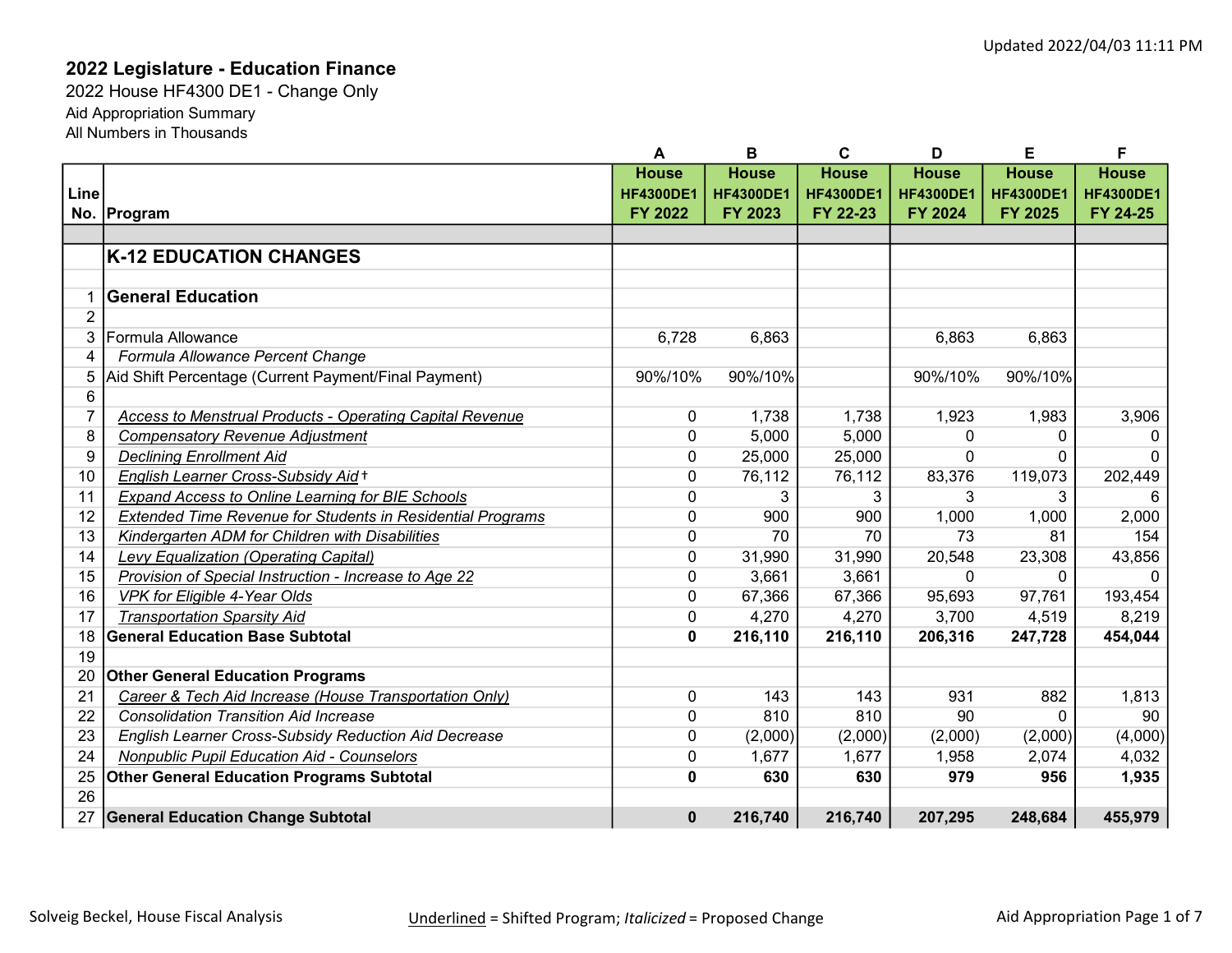|      |                                                                | A                | В                | C                | D                | Е                | F                |
|------|----------------------------------------------------------------|------------------|------------------|------------------|------------------|------------------|------------------|
|      |                                                                | <b>House</b>     | <b>House</b>     | <b>House</b>     | <b>House</b>     | <b>House</b>     | <b>House</b>     |
| Line |                                                                | <b>HF4300DE1</b> | <b>HF4300DE1</b> | <b>HF4300DE1</b> | <b>HF4300DE1</b> | <b>HF4300DE1</b> | <b>HF4300DE1</b> |
|      | No. Program                                                    | FY 2022          | FY 2023          | FY 22-23         | FY 2024          | FY 2025          | FY 24-25         |
|      |                                                                |                  |                  |                  |                  |                  |                  |
| 28   |                                                                |                  |                  |                  |                  |                  |                  |
| 29   | <b>Education Excellence</b>                                    |                  |                  |                  |                  |                  |                  |
| 30   | Public Pre-K for Eligible 4-Year Olds - A&I Aid                | 0                | 1,135            | 1,135            | 1,478            | 1,502            | 2,980            |
| 31   | After School Program Grants ++                                 | $\mathbf{0}$     | 25,000           | 25,000           | $\mathbf{0}$     | $\Omega$         | $\Omega$         |
| 32   | American Indian Education Aid Increase                         | $\mathbf{0}$     | 3,120            | 3,120            | 3,509            | 3,555            | 7,064            |
| 33   | <b>BOLD Literacy</b>                                           | 0                | 4,750            | 4,750            | 4,750            | 4,750            | 9,500            |
| 34   | <b>BOLD - LETRS</b>                                            | 0                | [1,750]          | [1,750]          | $[1,750]$        | [1,750]          | [3,500]          |
| 35   | <b>BOLD - Literacy Unit Admin</b>                              |                  | 0 [800]          | 800              | 800              | [800]            | [1,600]          |
| 36   | <b>BOLD - Data Collection</b>                                  |                  | $0$ [1,200]      | [1,200]          | $[1,200]$        | [1,200]          | [2,400]          |
| 37   | <b>BOLD - State Library Services</b>                           |                  | $0$ [1,000]      | [1,000]          | [1,000]          | [1,000]          | [2,000]          |
| 38   | Public Pre-K for Eligible 4-Year Olds - Charter Lease          | $\mathbf 0$      | 1,116            | 1,116            | 1,474            | 1,511            | 2,985            |
| 39   | <b>Closing Educational Opportunity Gaps Grants</b>             | 0                | 5,000            | 5,000            | 5,000            | 5,000            | 10,000           |
| 40   | <b>Computer Science Blueprint</b>                              | $\mathbf 0$      | 20               | 20               | 20               | 20               | 40               |
| 41   | Concurrent Enrollment (College in the Schools) Increase        | $\mathbf 0$      | 5,000            | 5,000            | 4,000            | 5,000            | 9,000            |
| 42   | <b>Culturally Specific Learning Opportunities</b>              | $\mathbf 0$      | 5,000            | 5,000            | 5,000            | 5,000            | 10,000           |
| 43   | <b>Ethnic Studies Implementation</b>                           | $\mathbf{0}$     | 576              | 576              | 474              | 451              | 925              |
| 44   | <b>Ethnic Studies School Grants</b>                            | 0                | $\mathbf{0}$     | 0                | 500              | 500              | 1,000            |
| 45   | <b>Expand Rigorous Coursework</b>                              | 0                | 5,000            | 5,000            | 5,000            | 5,000            | 10,000           |
| 46   | Full Service Community Schools ++ ‡                            | $\mathbf 0$      | 50,000           | 50,000           | $\mathbf 0$      | 0                | $\mathbf{0}$     |
| 47   | Minnesota Association of Alternative Programs STARS Chapter ++ | 0                | 45               | 45               | $\mathbf 0$      | $\mathbf{0}$     | $\Omega$         |
| 48   | Minnesota Council on Economic Education Increase               | $\mathbf 0$      | 150              | 150              | 150              | 150              | 300              |
| 49   | Minnesota Math Corps Program Increase                          | $\mathbf 0$      | $\mathbf 0$      | $\mathbf 0$      | 500              | 500              | 1,000            |
| 50   | Multi-Tiered Systems of Support (MTSS)                         | $\mathbf 0$      | 21,250           | 21,250           | 21,620           | 21,620           | 43,240           |
| 51   | MTSS - MDE, Regional Centers, Service Cooperatives             | $\mathbf{0}$     | [2,600]          | [2,600]          | [2,600]          | [2,600]          | [5, 200]         |
| 52   | MTSS - Districts, Charters, Coops Implementation               |                  | $0$ [9,400]      | [[9,400]         | [9,400]          | [9,400]          | [18, 800]        |
| 53   | <b>MTSS - LETRS</b>                                            | 0                | [1,250]          | [1, 250]         | [1,620]          | [1,620]          | [3, 240]         |
| 54   | MTSS - Building Assets, Reducing Risks Center                  |                  | $0$ [4,000]      | [[4,000]         | [4,000]          | [4,000]          | [8,000]          |
| 55   | MTSS - Tribal-State Relations - Statewide Implementation       |                  | $0$ [2,000]      | [2,000]          | [2,000]          | [2,000]          | [4,000]          |
| 56   | MTSS - UMN Center for Applied Research & Ed. Improvement       |                  | $0$ [2,000]      | [2,000]          | [2,000]          | [2,000]          | [4,000]          |
| 57   | Network for the Children of African Descent ++                 | 0                | 1,000            | 1,000            | 0                | 0                | $\mathbf 0$      |
| 58   | Tribal Contract Schools - Counseling                           | $\mathbf 0$      | 86               | 86               | 95               | 95               | 190              |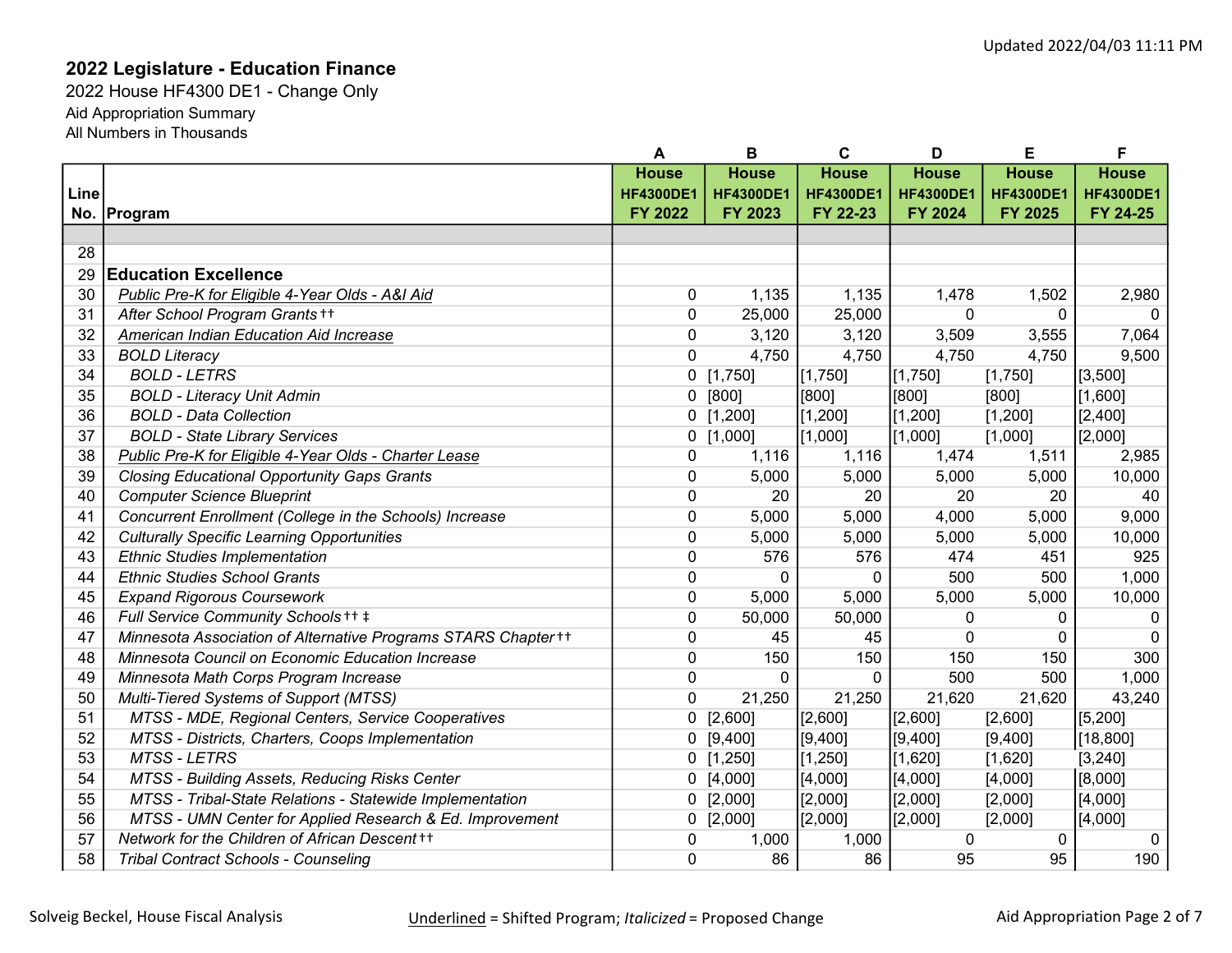|      |                                                               | A                | В                | C                | D                | Е                | F                |
|------|---------------------------------------------------------------|------------------|------------------|------------------|------------------|------------------|------------------|
|      |                                                               | <b>House</b>     | <b>House</b>     | <b>House</b>     | <b>House</b>     | <b>House</b>     | <b>House</b>     |
| Line |                                                               | <b>HF4300DE1</b> | <b>HF4300DE1</b> | <b>HF4300DE1</b> | <b>HF4300DE1</b> | <b>HF4300DE1</b> | <b>HF4300DE1</b> |
|      | No.   Program                                                 | FY 2022          | <b>FY 2023</b>   | FY 22-23         | FY 2024          | FY 2025          | FY 24-25         |
|      |                                                               |                  |                  |                  |                  |                  |                  |
| 59   | <b>Wilderness Inquiry</b>                                     | 0                | 494              | 494              | 494              | 494              | 988              |
| 60   | <b>Education Excellence Subtotal</b>                          | $\mathbf 0$      | 128,742          | 128,742          | 54,064           | 55,148           | 109,212          |
| 61   |                                                               |                  |                  |                  |                  |                  |                  |
| 62   | <b>Teachers</b>                                               |                  |                  |                  |                  |                  |                  |
| 63   | VPK for Eligible 4-Year Olds - Q Comp                         | $\pmb{0}$        | 781              | 781              | 1,056            | 1,077            | 2,133            |
| 64   | American Indian History and Culture Relicensure Requirements  | $\mathbf 0$      | $\mathbf{0}$     | $\mathbf 0$      | 86               | 60               | 146              |
| 65   | Aspiring Teacher Retention Bonuses ++                         | 0                | 11,250           | 11,250           | 0                | 0                | $\mathbf{0}$     |
| 66   | Concurrent Enrollment Teacher Partnership Increase            | $\mathbf 0$      | 625              | 625              | 625              | 625              | 1,250            |
| 67   | <b>CUGMEC</b> Increase                                        | $\pmb{0}$        | 2,000            | 2,000            | 2,000            | 2,000            | 4,000            |
| 68   | <b>Expanded Concurrent Enrollment - Intro to Teaching</b>     | $\mathbf 0$      | 500              | 500              | 500              | 500              | 1,000            |
| 69   | Grow Your Own Increase**                                      | $\pmb{0}$        | 61,500           | 61,500           | $\pmb{0}$        | 0                | $\mathbf{0}$     |
| 70   | <b>MN Science Teachers Association</b>                        | $\mathbf 0$      | 611              | 611              | $\Omega$         | $\Omega$         | $\Omega$         |
| 71   | Non-Exclusionary Discipline Training Increase                 | $\pmb{0}$        | 5,000            | 5,000            | 5,000            | 5,000            | 10,000           |
| 72   | Special Education Due Process Preparation Time                | $\mathbf 0$      | $\mathbf{0}$     | $\mathbf{0}$     | 12,867           | 13,459           | 26,326           |
| 73   | Special Education Due Process Preparation Time - Supplemental | $\mathbf 0$      | 18,230           | 18,230           | 8,227            | 8,605            | 16,832           |
| 74   | <b>Teachers Subtotal</b>                                      | $\mathbf 0$      | 100,497          | 100,497          | 30,361           | 31,326           | 61,687           |
| 75   |                                                               |                  |                  |                  |                  |                  |                  |
| 76   | <b>Special Education</b>                                      |                  |                  |                  |                  |                  |                  |
| 77   | Provision of Special Instruction SPED - Increase to age 22    | 0                | $\mathbf{0}$     | $\mathbf 0$      | 21               | $\mathbf{0}$     | 21               |
| 78   | Public Pre-K for Eligible 4-Year Olds - SPED                  | $\pmb{0}$        | 1,128            | 1,128            | 3,313            | 5,065            | 8,378            |
| 79   | Registry of Interpreters for the Deaf (RID) Certification     | $\mathbf 0$      | $\Omega$         | $\Omega$         | 275              | 305              | 580              |
| 80   | <b>Reduce Special Education Cross-Subsidy</b>                 | $\mathbf 0$      | 422,470          | 422,470          | 490,574          | 506,518          | 997,092          |
| 81   | Special Education 90/10 Shift                                 | 0                | 44,569           | 44,569           | $\mathbf{0}$     | $\Omega$         | $\Omega$         |
| 82   | <b>Training for Paraprofessionals</b>                         | $\pmb{0}$        | 20,352           | 20,352           | 20,862           | 21,380           | 42,242           |
| 83   | <b>Special Education Subtotal</b>                             | $\mathbf 0$      | 488,519          | 488,519          | 515,045          | 533,268          | 1,048,313        |
| 84   |                                                               |                  |                  |                  |                  |                  |                  |
| 85   | Facilities                                                    |                  |                  |                  |                  |                  |                  |
| 86   | Long-Term Facilities Maintenance Aid Increase                 | 0                | $\mathbf{0}$     | $\Omega$         | 7,200            | 7,200            | 14,400           |
| 87   | VPK for Eligible 4-Year Olds - LTFM                           | 0                | 1,144            | 1,144            | 1,451            | 1,473            | 2,924            |
| 88   | <b>Facilities Subtotal</b>                                    | $\mathbf 0$      | 1,144            | 1,144            | 8,651            | 8,673            | 17,324           |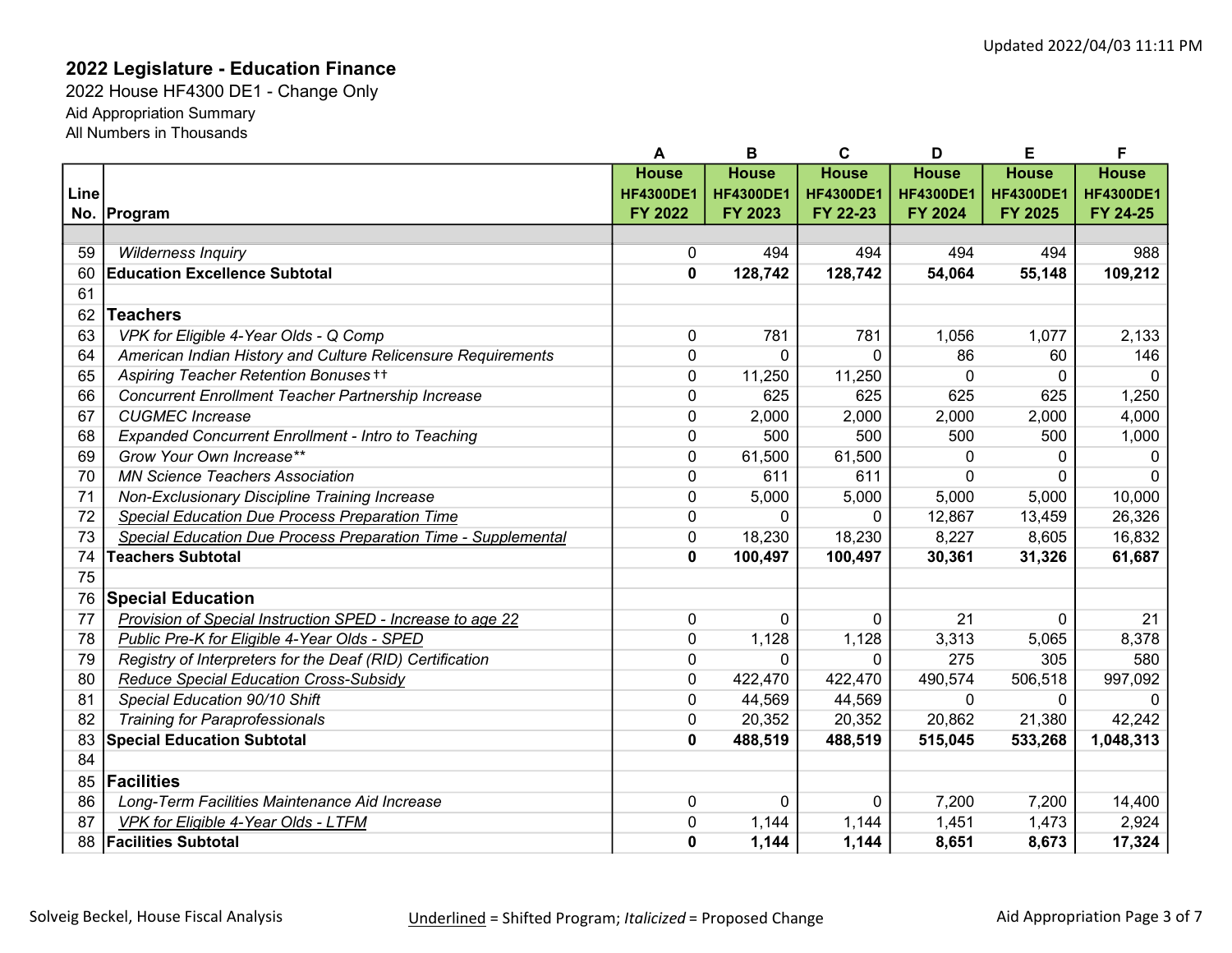|      |                                                                  | A                | в                | C                | D                | Е                | F                |
|------|------------------------------------------------------------------|------------------|------------------|------------------|------------------|------------------|------------------|
|      |                                                                  | <b>House</b>     | <b>House</b>     | <b>House</b>     | <b>House</b>     | <b>House</b>     | <b>House</b>     |
| Line |                                                                  | <b>HF4300DE1</b> | <b>HF4300DE1</b> | <b>HF4300DE1</b> | <b>HF4300DE1</b> | <b>HF4300DE1</b> | <b>HF4300DE1</b> |
|      | No. Program                                                      | <b>FY 2022</b>   | <b>FY 2023</b>   | FY 22-23         | FY 2024          | FY 2025          | FY 24-25         |
|      |                                                                  |                  |                  |                  |                  |                  |                  |
| 89   |                                                                  |                  |                  |                  |                  |                  |                  |
| 90   | <b>Health &amp; Safety</b>                                       |                  |                  |                  |                  |                  |                  |
| 91   | Level 4 Mental Health Innovative Grant Program                   | $\mathbf 0$      | 9,000            | 9,000            | 9,000            | 9,000            | 18,000           |
| 92   | <b>Mental Health Leads</b>                                       | $\mathbf 0$      | 226              | 226              | 301              | 301              | 602              |
| 93   | <b>Student Support Personnel Aid</b>                             | $\mathbf 0$      | 95,862           | 95,862           | 106,336          | 105,959          | 212,295          |
| 94   | Student Support Personnel Workforce Pipeline (Tr. to SR Account) | $\mathbf 0$      | 9,000            | 9,000            | 1,500            | 1,500            | 3,000            |
| 95   | <b>Health &amp; Safety Subtotal</b>                              | $\mathbf 0$      | 114,088          | 114,088          | 117,137          | 116,760          | 233,897          |
| 96   |                                                                  |                  |                  |                  |                  |                  |                  |
| 97   | Nutrition                                                        |                  |                  |                  |                  |                  |                  |
| 98   | VPK for Eligible 4-Year Olds - Breakfast                         | 0                | 462              | 462              | 633              | 646              | 1,279            |
| 99   | Public Pre-K for Eligible 4-Year Olds - Lunch                    | $\mathbf{0}$     | 210              | 210              | 277              | 282              | 559              |
| 100  | <b>School Meals Aid</b>                                          | $\mathbf 0$      | 18,546           | 18,546           | 14,146           | 13,792           | 27,938           |
| 101  | <b>Nutrition Subtotal</b>                                        | $\mathbf{0}$     | 19,218           | 19,218           | 15,056           | 14,720           | 29,776           |
| 102  |                                                                  |                  |                  |                  |                  |                  |                  |
| 103  | Libraries                                                        |                  |                  |                  |                  |                  |                  |
| 104  | Regional Libraries Increase                                      | 0                | 1,800            | 1,800            | 2,000            | 2,000            | 4,000            |
| 105  | <b>Libraries Subtotal</b>                                        | 0                | 1,800            | 1,800            | 2,000            | 2,000            | 4,000            |
| 106  |                                                                  |                  |                  |                  |                  |                  |                  |
| 107  | <b>General Education Total</b>                                   | 0                | 216,740          | 216,740          | 207,295          | 248,684          | 455,979          |
| 108  | <b>Categorical Totals</b>                                        | 0                | 854,008          | 854,008          | 742,314          | 761,895          | 1,504,209        |
| 109  | <b>Subtotal K-12 Education Aids Changes</b>                      | $\mathbf 0$      | 1,070,748        | 1,070,748        | 949,609          | 1,010,579        | 1,960,188        |
| 110  |                                                                  |                  |                  |                  |                  |                  |                  |
| 111  | <b>EARLY CHILDHOOD &amp; FAMILY SUPPORT CHANGE ITEMS</b>         |                  |                  |                  |                  |                  |                  |
| 112  |                                                                  |                  |                  |                  |                  |                  |                  |
| 113  | Early Education (Pre-K Change Items not in Early Ed)             |                  |                  |                  |                  |                  |                  |
| 114  | Public Pre-K for Eligible 4-Year Olds - Developmental Screening  | $\mathbf 0$      | 977              | 977              | 1,058            | 1,032            | 2,090            |
| 115  | Reallocate Preexisting Pathway II Funding                        | $\mathbf 0$      | (18, 823)        | (18, 823)        | (21, 027)        | (25,053)         | (46,080)         |
| 116  | Voluntary Public Pre-K through Mixed Delivery                    | 0                | 96,920           | 96,920           | 96,920           | 96,920           | 193,840          |
| 117  | [Public Pre-K - Head Start]                                      |                  | $0$ [47,278]     | [47, 278]        | [47,278]         | [47, 278]        | [94, 556]        |
| 118  | [Public Pre-K - Licensed Center & Family Child Care]             |                  | $0$ [47,278]     | [47, 278]        | [47,278]         | [47, 278]        | [94, 556]        |
| 119  | [Public Pre-K Distribution Administration]                       |                  | $0$ [2,364]      | [2, 364]         | [2, 364]         | [2, 364]         | [4, 728]         |
| 120  | <b>Early Education Subtotal</b>                                  | 0                | 79,074           | 79,074           | 76,951           | 72,899           | 149,850          |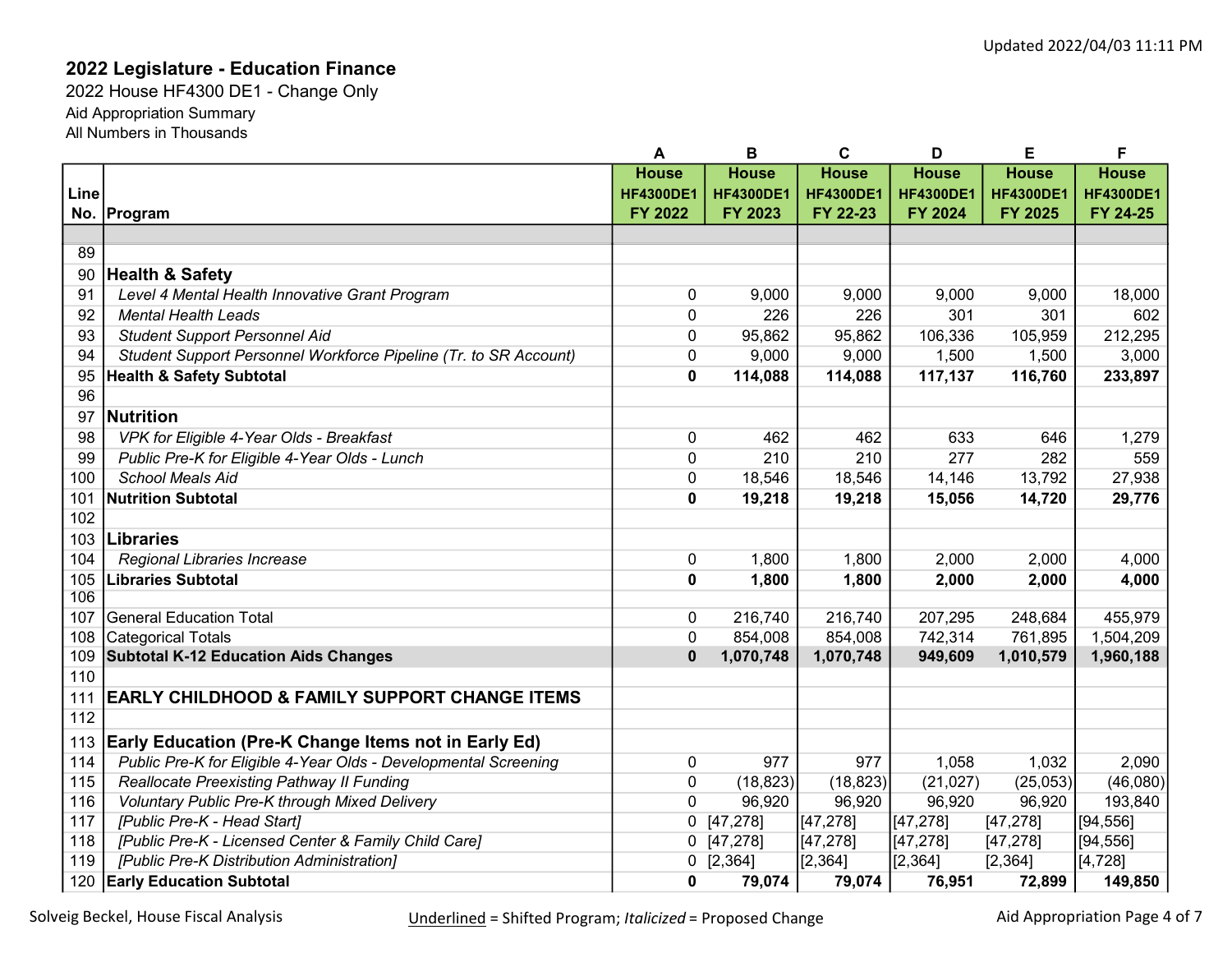|      |                                                     | A                | B                | C                | D                | E                | F                |
|------|-----------------------------------------------------|------------------|------------------|------------------|------------------|------------------|------------------|
|      |                                                     | <b>House</b>     | <b>House</b>     | <b>House</b>     | <b>House</b>     | <b>House</b>     | <b>House</b>     |
| Line |                                                     | <b>HF4300DE1</b> | <b>HF4300DE1</b> | <b>HF4300DE1</b> | <b>HF4300DE1</b> | <b>HF4300DE1</b> | <b>HF4300DE1</b> |
|      | No. Program                                         | <b>FY 2022</b>   | FY 2023          | FY 22-23         | FY 2024          | FY 2025          | FY 24-25         |
|      |                                                     |                  |                  |                  |                  |                  |                  |
| 121  |                                                     |                  |                  |                  |                  |                  |                  |
| 122  | <b>Community Education</b>                          |                  |                  |                  |                  |                  |                  |
| 123  | <b>Community Education Subtotal</b>                 |                  |                  |                  |                  |                  |                  |
| 124  |                                                     |                  |                  |                  |                  |                  |                  |
| 125  | <b>Lifelong Learning</b>                            |                  |                  |                  |                  |                  |                  |
| 126  | <b>Adult Basic Education Increase</b>               | 0                | 1,000            | 1,000            | 1,000            | 1,000            | 2,000            |
| 127  | Fully Paid High School Equivalency Test             | $\mathbf 0$      | 345              | 345              | 345              | 345              | 690              |
| 128  | <b>Lifelong Learning Subtotal</b>                   | $\mathbf 0$      | 1,345            | 1,345            | 1,345            | 1,345            | 2,690            |
| 129  |                                                     |                  |                  |                  |                  |                  |                  |
| 130  | <b>Subtotal Pre-K &amp; Family Support Aids</b>     | $\mathbf 0$      | 80,419           | 80,419           | 78,296           | 74,244           | 152,540          |
| 131  |                                                     |                  |                  |                  |                  |                  |                  |
| 132  | <b>Subtotal K-12 Education Aid Changes</b>          | $\mathbf 0$      | 1,151,167        | 1,151,167        | 1,027,905        | 1,084,823        | 2,112,728        |
| 133  |                                                     |                  |                  |                  |                  |                  |                  |
| 134  | <b>STATE AGENCIES CHANGE ITEMS</b>                  |                  |                  |                  |                  |                  |                  |
| 135  |                                                     |                  |                  |                  |                  |                  |                  |
| 136  | <b>Department of Education</b>                      |                  |                  |                  |                  |                  |                  |
| 137  | VPK for Eligible 4-Year Olds - MDE                  | $\mathbf 0$      | 2,584            | 2,584            | 2,674            | 2,784            | 5,458            |
| 138  | Specific Learning Disability Criteria Change        | 0                | 540              | 540              | 540              | 540              | 1,080            |
| 139  | <b>Department of Education Subtotal</b>             | 0                | 3,124            | 3,124            | 3,214            | 3,324            | 6,538            |
| 140  |                                                     |                  |                  |                  |                  |                  |                  |
| 141  | Professional Educator Licensing & Standards Board   |                  |                  |                  |                  |                  |                  |
| 142  | <b>Educators Online Licensing System</b>            | $\mathbf 0$      | 660              | 660              | 364              | 364              | 728              |
| 143  | Prof. Educator Licensing & Standards Board Subtotal | $\mathbf 0$      | 660              | 660              | 364              | 364              | 728              |
| 144  |                                                     |                  |                  |                  |                  |                  |                  |
| 145  | Minnesota State Academies                           |                  |                  |                  |                  |                  |                  |
| 146  | Minnesota State Academies Subtotal                  |                  |                  |                  |                  |                  |                  |
| 147  |                                                     |                  |                  |                  |                  |                  |                  |
| 148  | <b>Perpich Center for Arts Education</b>            |                  |                  |                  |                  |                  |                  |
| 149  | Perpich Center for Arts Education Subtotal          |                  |                  |                  |                  |                  |                  |
| 150  |                                                     |                  |                  |                  |                  |                  |                  |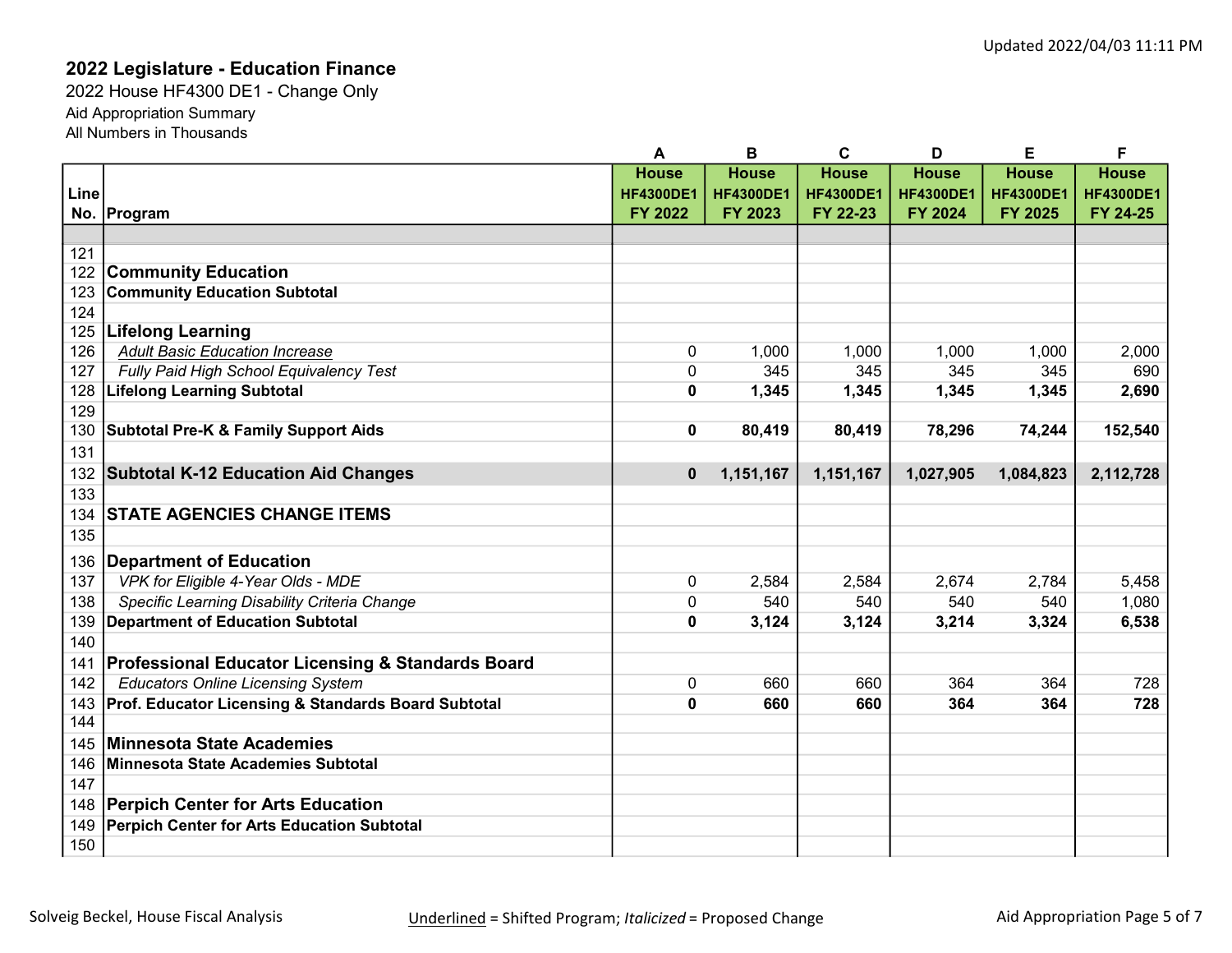|      |                                                            | A                | B                | C                | D                | Е                | F                |
|------|------------------------------------------------------------|------------------|------------------|------------------|------------------|------------------|------------------|
|      |                                                            | <b>House</b>     | <b>House</b>     | <b>House</b>     | <b>House</b>     | <b>House</b>     | <b>House</b>     |
| Line |                                                            | <b>HF4300DE1</b> | <b>HF4300DE1</b> | <b>HF4300DE1</b> | <b>HF4300DE1</b> | <b>HF4300DE1</b> | <b>HF4300DE1</b> |
|      | No. Program                                                | <b>FY 2022</b>   | FY 2023          | FY 22-23         | FY 2024          | FY 2025          | FY 24-25         |
|      |                                                            |                  |                  |                  |                  |                  |                  |
| 151  | <b>Legislative Coordinating Commission</b>                 |                  |                  |                  |                  |                  |                  |
| 152  | <b>Compensatory Education Working Group</b>                | $\pmb{0}$        | 23               | 23               | $\mathbf 0$      | $\mathbf 0$      | 0                |
| 153  | <b>Special Education Working Group</b>                     | $\mathbf 0$      | 23               | 23               | $\mathbf 0$      | $\mathbf{0}$     | 0                |
| 154  | Legislative Coordinating Commission Subtotal               | 0                | 46               | 46               | $\mathbf{0}$     | 0                | 0                |
| 155  |                                                            |                  |                  |                  |                  |                  |                  |
| 156  | <b>Subtotal State Agencies Changes</b>                     | $\pmb{0}$        | 3,830            | 3,830            | 3,578            | 3,688            | 7,266            |
| 157  |                                                            |                  |                  |                  |                  |                  |                  |
| 158  | <b>TOTAL GENERAL FUND K-12 APPROPRIATIONS CHANGE</b>       | $\mathbf 0$      | 1,154,997        | 1,154,997        | 1,031,483        | 1,088,511        | 2,119,994        |
| 159  |                                                            |                  |                  |                  |                  |                  |                  |
| 160  |                                                            |                  |                  |                  |                  |                  |                  |
| 161  | <b>GENERAL FUND REVENUE CHANGES</b>                        |                  |                  |                  |                  |                  |                  |
| 162  |                                                            |                  |                  |                  |                  |                  |                  |
| 163  | <b>REVENUE REDUCTION</b>                                   |                  |                  |                  |                  |                  |                  |
| 164  | Flexibility for State Academies Accessing Rental Revenue   | $\mathbf 0$      | 3                | 3                | 3                | 3                | 6                |
| 165  |                                                            |                  |                  |                  |                  |                  |                  |
| 166  | <b>TOTAL GENERAL FUND K-12 CHANGE</b>                      | $\mathbf 0$      | 1,155,000        | 1,155,000        | 1,031,486        | 1,088,514        | 2,120,000        |
| 167  |                                                            |                  |                  |                  |                  |                  |                  |
| 168  | <b>SPECIAL REVENUE FUND CHANGES</b>                        |                  |                  |                  |                  |                  |                  |
| 169  |                                                            |                  |                  |                  |                  |                  |                  |
| 170  | <b>EXPENDITURES</b>                                        |                  |                  |                  |                  |                  |                  |
| 171  | Grow Your Own                                              | $\pmb{0}$        | 61,500           | 61,500           | $\mathbf 0$      | 0                | 0                |
| 172  | Grow Your Own Early Childhood Educators                    | $\mathbf 0$      | $\mathbf{0}$     | 0                | $\mathbf 0$      | 0                | 0                |
| 173  | Grow Your Own Licensure Shortage Areas                     | $\mathbf 0$      | $\Omega$         | $\Omega$         | $\mathbf{0}$     | $\Omega$         | $\Omega$         |
| 174  | Student Support Personnel Workforce Pipeline               | 0                | 9,000            | 9,000            | 1,500            | 1,500            | 3,000            |
| 175  | <b>Subtotal Expenditures</b>                               | $\pmb{0}$        | 70,500           | 70,500           | 1,500            | 1,500            | 3,000            |
| 176  |                                                            |                  |                  |                  |                  |                  |                  |
| 177  | <b>REVENUES</b>                                            |                  |                  |                  |                  |                  |                  |
| 178  | Grow Your Own (Transfer from GF)                           | 0                | 61,500           | 61,500           | 0                | 0                | 0                |
| 179  | Grow Your Own Early Childhood Educators (Transfer from GF) | $\pmb{0}$        | 0                | 0                | $\mathbf 0$      | 0                | 0                |
| 180  | Grow Your Own Licensure Shortage Areas (Transfer from GF)  | $\mathbf 0$      | 0                | 0                | $\mathbf 0$      | 0                | $\overline{0}$   |